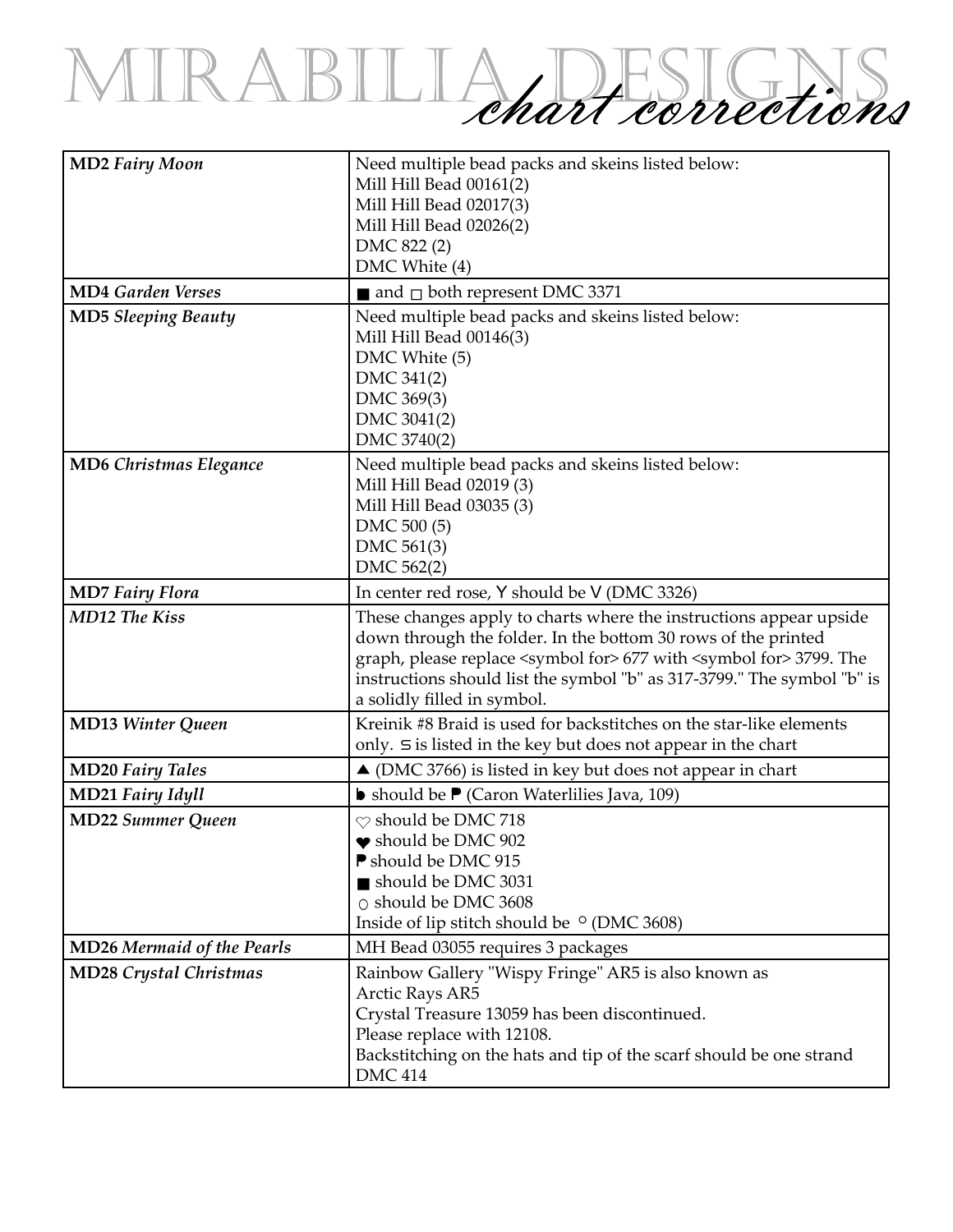| <b>MD34 Spring Queen</b>              | $\parallel$ on dress by left arm should be $\blacktriangleright$ (DMC 333)<br>$\blacksquare$ in right bouquet should be $\blacksquare$ (DMC 935)<br>$=$ should be $-$ (DMC 745)<br>$\heartsuit$ is DMC E3821 (New DMC number replaces 5282)<br>S in hair should be ((DMC 898)<br>Left sleeve $\circ$ should be 6 (Mill Hill bead 02011)                                                                                                                                                                                                                                             |
|---------------------------------------|-------------------------------------------------------------------------------------------------------------------------------------------------------------------------------------------------------------------------------------------------------------------------------------------------------------------------------------------------------------------------------------------------------------------------------------------------------------------------------------------------------------------------------------------------------------------------------------|
| MD39 Villa Mirabilia                  | P on face should be P (DMC Blend 356-758)<br>Two blank stitches on bodice ruffle should be $\Box$ DMC 729<br>Chart incorrectly numbered MD38, should be MD39                                                                                                                                                                                                                                                                                                                                                                                                                        |
| <b>MD40 Ashley's Roses</b>            | should be DMC 794<br>6<br>should be DMC 601<br>This error has been corrected in later reprints.                                                                                                                                                                                                                                                                                                                                                                                                                                                                                     |
| <b>MD45 Autumn Queen</b>              | Right side hair ornament o should be c<br>Draping robe, mid center, o should be □<br>Right bodice, ⊿ should be L                                                                                                                                                                                                                                                                                                                                                                                                                                                                    |
| <b>MD50 Summer in My Garden</b>       | Backstitching on hair and hat should be DMC 938, not DMC 958.                                                                                                                                                                                                                                                                                                                                                                                                                                                                                                                       |
| <b>MD56 May's Emerald Fairy</b>       | U (DMC 3811) in lips should be A (DMC 3708)                                                                                                                                                                                                                                                                                                                                                                                                                                                                                                                                         |
| <b>MD58 Queen of Peace</b>            | Mill Hill Treasure 13099 is discontinued. Please replace with 13051.                                                                                                                                                                                                                                                                                                                                                                                                                                                                                                                |
| MD62 Lady of the Flag                 | $(3)$ $\times$ symbols (DMC 3822) under right elbow in flag should be<br>6 (DMC 414)                                                                                                                                                                                                                                                                                                                                                                                                                                                                                                |
| <b>MD64 Queen of Freedom</b>          | Mill Hill Treasure 13099 is discontinued. Please replace with 13051.                                                                                                                                                                                                                                                                                                                                                                                                                                                                                                                |
| <b>MD69</b> Cinderella                | **Disregard blank shaded area on back of chart. Pattern does not repeat,<br>therefore continue stitching below shaded area. Fixed in reprints.<br>$\blacklozenge$ (MH Treasure 13015) symbols should appear only in neckline and<br>tiara. (None should appear in feet area, error in early charts)<br>$\Box$ (DMC 415) symbol behind fence to right of gate (below other $\Box$ )<br>(DMC 3011) symbol behind fence to right of gate (below other $\rightarrow$ )<br>$\heartsuit$ (Kreinik 007) to stitch lip<br>O (DMC 3768) to stitch eye<br>- (DMC 948) missing symbol in elbow |
| <b>MD71 Shimmering Mermaid</b>        | Ornaments in hair and necklace should be backstitched<br>with DMC 221                                                                                                                                                                                                                                                                                                                                                                                                                                                                                                               |
| <b>MD73 Caring Wings</b>              | < (DMC blend 223-354) should be DMC blend 223-3354<br>Backstitch olive branch with one strand 936<br>5282 now is E3821                                                                                                                                                                                                                                                                                                                                                                                                                                                              |
| <b>MD74 Maidens of the Seasons II</b> | > (DMC 3852) is listed in key but does not appear in chart<br>Suggested Substitutions for Needlepaints 2101-2106:<br>2101-DMC 927<br>2102-DMC 926<br>2103-DMC 502<br>2104-DMC 501<br>2105-DMC 500<br>2106-DMC 924                                                                                                                                                                                                                                                                                                                                                                   |
| <b>MD75 Butterfly Fairy</b>           | 4 and T in chart should be B (DMC 210)<br>U in hair at top of head should be Y<br>p in hair should be <i>S</i> DMC 758                                                                                                                                                                                                                                                                                                                                                                                                                                                              |
| <b>MD78 Royal Holiday</b>             | In fourth row from the bottom on the front, replace three $\bullet$ (DMC<br>326) with $\bigcirc$ (DMC 434)                                                                                                                                                                                                                                                                                                                                                                                                                                                                          |
| <b>MD79 Madonna of the Garden</b>     | In baby's face, replace $\odot$ (Mill Hill Bead 02011) with + (DMC 754)                                                                                                                                                                                                                                                                                                                                                                                                                                                                                                             |
| MD81 Archangel                        | (DMC 946) should be DMC 948                                                                                                                                                                                                                                                                                                                                                                                                                                                                                                                                                         |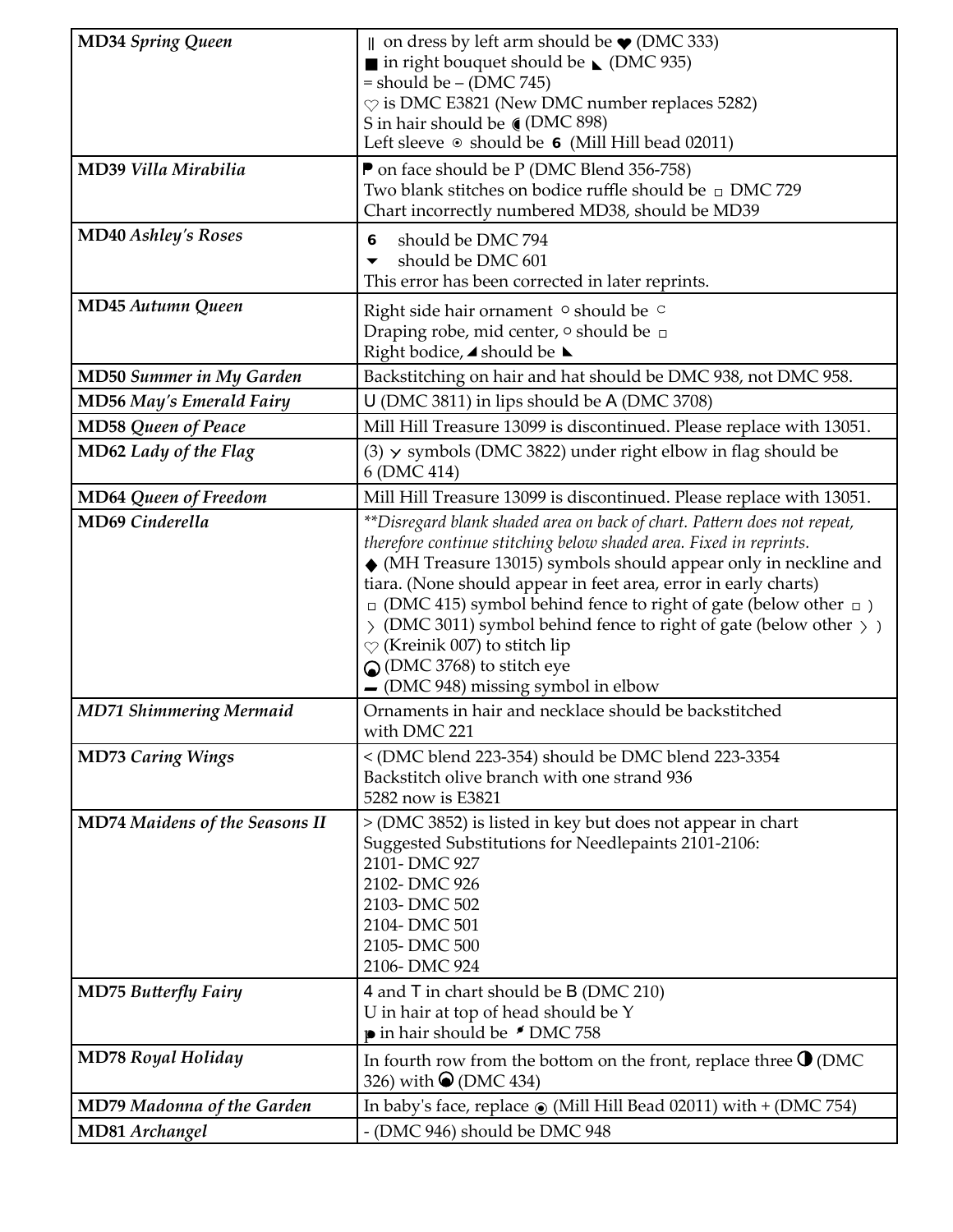| <b>MD82 Petal Fairy</b>               | $*$ should be $\star$ (DMC 869) (corrected in reprints)<br>♡ in left flower petal should be o<br>2 flower end of stem should be 3<br>Shading is missing for repeat pattern on both sides. Bottom two rows<br>on front and top two rows on back are identical and should repeat.                                                                                                                                                                                                                                                                                                                                                                                                                |
|---------------------------------------|------------------------------------------------------------------------------------------------------------------------------------------------------------------------------------------------------------------------------------------------------------------------------------------------------------------------------------------------------------------------------------------------------------------------------------------------------------------------------------------------------------------------------------------------------------------------------------------------------------------------------------------------------------------------------------------------|
| <b>MD84 Enchanted Mermaid</b>         | Treasure 13083 discontinued. Replace with 10 packs of 13091.<br>Treasure 13099 has been discontinued. Replace with 14 packs of<br>13051. (Single packs)                                                                                                                                                                                                                                                                                                                                                                                                                                                                                                                                        |
| <b>MD85 Mermaids of the Deep Blue</b> | 5 should be Mill Hill bead 18831<br>V in blue areas should be 2 (DMC 932) (corrected in reprints)                                                                                                                                                                                                                                                                                                                                                                                                                                                                                                                                                                                              |
| <b>MD86 Garden Beauty</b>             | P is Mill Hill bead 16606                                                                                                                                                                                                                                                                                                                                                                                                                                                                                                                                                                                                                                                                      |
| <b>MD87 Forest Goddess</b>            | $\varphi$ is DMC 433-782 (not listed in key)<br>< in cloak near hand should be E, DMC 730                                                                                                                                                                                                                                                                                                                                                                                                                                                                                                                                                                                                      |
| <b>MD88 Stargazer</b>                 | <i>Early</i> 2006 version - Center marks are off; <b>I</b> should be <b>b</b> in hair (row of<br>• 66 squares down); T on hair ribbon (88 squares down) should be<br>symbol d. (these errors have been corrected in later 2006 reprints).<br>Need 2 packs of Mill Hill Bead 03037<br>2006, 2013 version - DMC floss 3856 should be 3865.                                                                                                                                                                                                                                                                                                                                                       |
| <b>MD89 Bliss Fairy</b>               | A is DMC 746-950 (not listed in key)<br>$\triangleright$ is DMC 535 (additional symbol used)<br>$\blacktriangleright$ is DMC 501 when it appears in the skirt<br>$\heartsuit$ is DMC 818 (may or may not be listed in key)<br>⊘ on belly should be ⊗                                                                                                                                                                                                                                                                                                                                                                                                                                           |
| <b>MD90 White Christmas</b>           | in hair should be $\Box$ (DMC 581)                                                                                                                                                                                                                                                                                                                                                                                                                                                                                                                                                                                                                                                             |
| <b>MD91 Autumn in My Garden</b>       | $\otimes$ in bottom part of dress should be $\otimes$ (DMC 552)<br>◆ for rake above hands is missing. Fill to your preference.<br>$\langle$ in bottom right side of jacket should be $\rangle$ (DMC 644)<br>d (DMC 939) not needed, both instances of that symbol should be<br><b>DMC 801</b><br>Bottom right skirt where pumpkins touch skirt, two $\searrow$ should be<br>where extend into pumpkins. Missing symbol above column of $\setminus$<br>should be $\blacktriangle$<br>Leaf to right of rake T should be S<br>Leaf between first two pumpkins right of skirt, T should be +<br>Large pumpkin to right, $\odot$ should be $\bullet$<br>Missing Symbol far left pumpkin should be o |
| <b>MD92 South Seas Mermaid</b>        | S in body should be 5 (Mill Hill bead 03048)<br>$\bullet$ should be DMC 335-3860                                                                                                                                                                                                                                                                                                                                                                                                                                                                                                                                                                                                               |
| <b>MD94 Crystal Symphony</b>          | r should be $\bullet$ or $\blacktriangleright$ (DMC 931)<br>8 should be $\bullet$ (DMC 169)<br>Backstitch pillow and necklace with Kreinik 011HL<br>Backstitch outside border with 2 strands DMC 632<br>Lower lip should be DMC 603, not bead 42010<br>DMC 948 in left glove should be DMC 775<br>Two stitches DMC 758 at top of right glove should be DMC 775<br>Half stitches (DMC white and 758) at left side of necklace should be<br>replaced with DMC 758                                                                                                                                                                                                                                |
| <b>MD95 Mermaid of Atlantis</b>       | Kreinik 3328) should be Kreinik #4 3228<br>The backstitching in the hair should be DMC 3371.<br>Use one strand of the 102c Cord.<br>In the upper right corner on the face of the fish, the slash is going the<br>wrong direction. Instead of $\setminus$ (Kreinik 102c) the symbol should be /<br>(DMC 3849).                                                                                                                                                                                                                                                                                                                                                                                  |